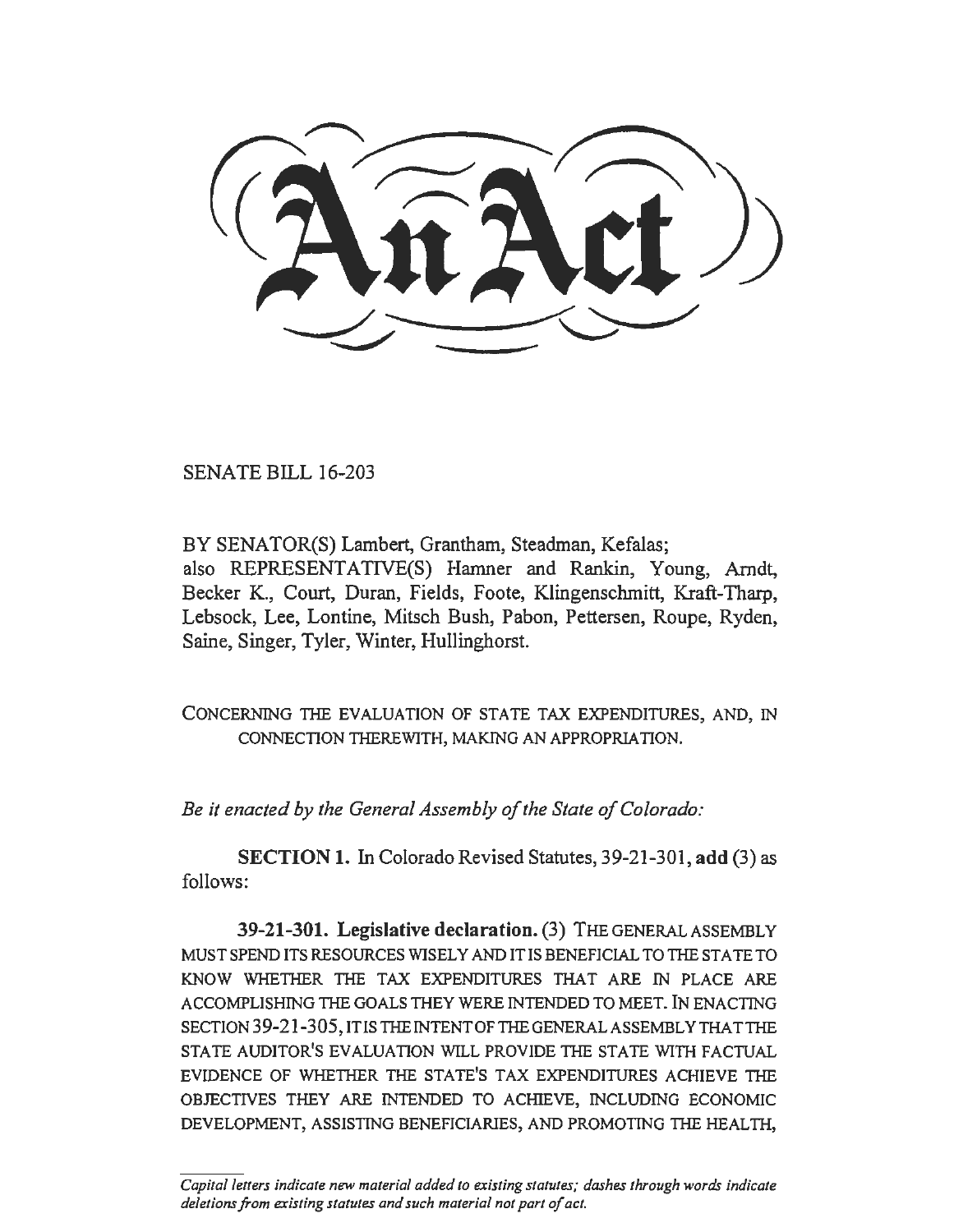SAFETY, AND WELFARE OF THE PUBLIC, INCLUDING THE BUSINESS ENVIRONMENT. ADDITIONALLY, IT IS THE INTENT OF THE GENERAL ASSEMBLY THAT THE STATE AUDITOR'S EVALUATION:

(a) COMPARESTHESTATE'STAXEXPENDITURESWITHOTHERSTATE'S TAX EXPENDITURES;

(b) COMPARES THE EFFECT OF THE STATE'S TAX EXPENDITURES ON COMPETITION;

(c) MEASURES THE EFFECT OF THE STATE'S TAX EXPENDITURES ON BUSINESS AND STAKEHOLDER NEEDS;

(d) DETERMINES WHETHER THE STATE'S TAX EXPENDITURES ARE ADMINISTERED EFFICIENTLY AND TRANSPARENTLY WITH DEFINED PERFORMANCE MEASURES THAT SUPPORT ACCOUNTABILITY; AND

(e) ANALYZES HOW THE STATE'S TAX EXPENDITURES SERVE THE PUBLIC'S INTERESTS BY PROTECTING TAXPAYER DOLLARS AND HOW THE STATE'S TAX EXPENDITURES ENSURE COST-EFFECTIVENESS.

SECTION 2. In Colorado Revised Statutes, 39-21-302, add (1.3) and  $(1.5)$  as follows:

39-21-302. Definitions. As used in this part 3, unless the context otherwise requires:

(1.3) "EV ALUA TIONREPORT" MEANS THE EVALUATION REPORTTHA T THE STATE AUDITOR IS REQUIRED TO PREPARE PURSUANT TO SECTION 39-21-305.

(1.5) "STATE AUDITOR" MEANS THE STATE AUDITOR DESCRIBED IN SECTION 2-3-102, C.R.S.

SECTION 3. In Colorado Revised Statutes, add 39-21-305 as follows:

39-21-305. Tax expenditure - state auditor evaluation. (I) (a) THE STATE AUDITOR SHALL EVALUATE THE STATE'S TAX EXPENDITURES PURSUANT TO THE REQUIREMENTS IN THIS SECTION. IN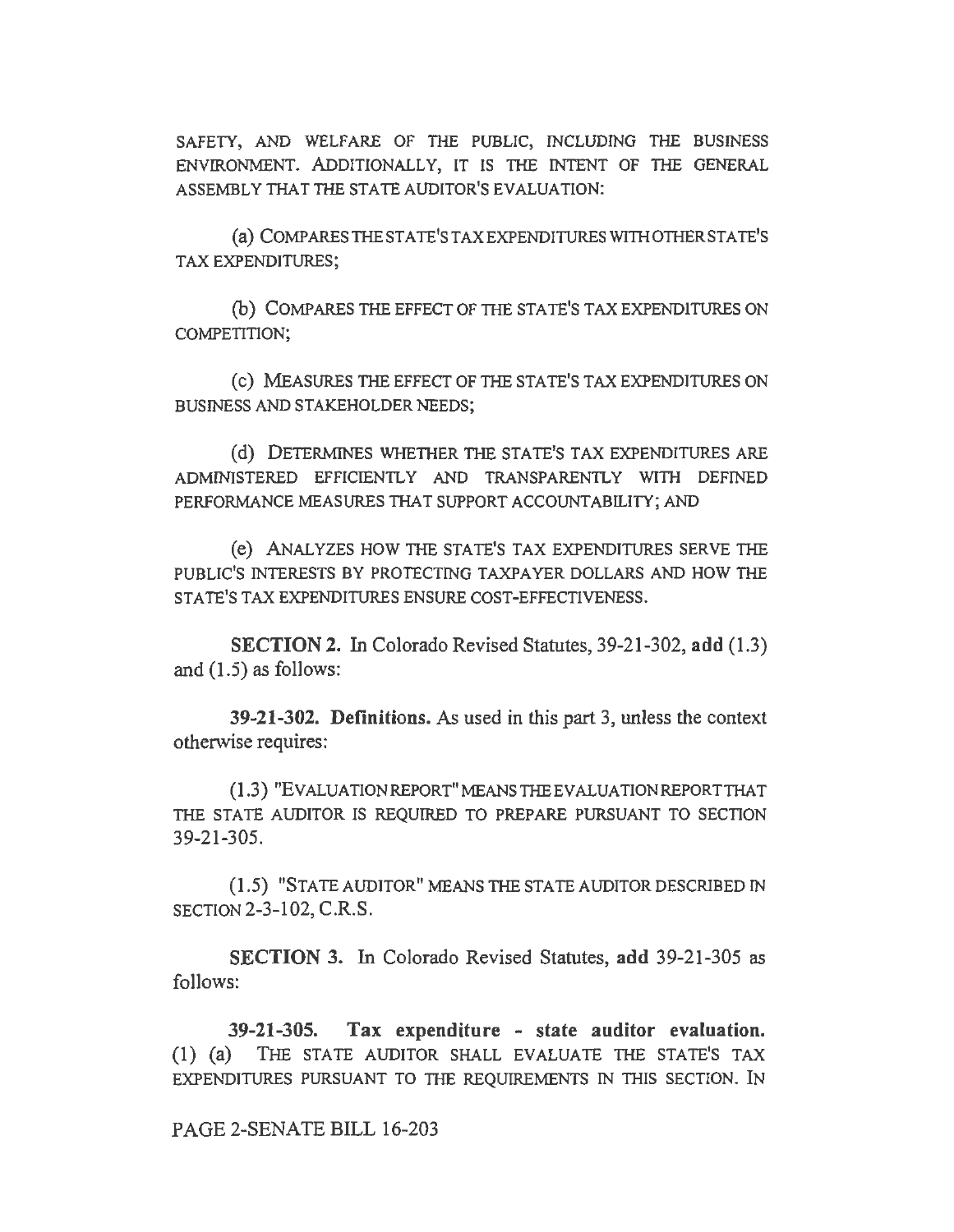EVALUATING EACH TAX EXPENDITURE, THE STA TEAUDITOR SHALL CONSULT WITH THE INTENDED BENEFICIARIES OR REPRESENTATIVES OF THE INTENDED BENEFICIARIES OF THE TAX EXPENDITURE. IN ADDITION, IF THE TAX EXPENDITURE IS INTENDED TO BENEFIT A SPECIFIC GEOGRAPHIC REGION OF THE STATE, THE STATE AUDITOR SHALL CONSULT WITH THE INTENDED BENEFICIARlES IN THAT SPECIFIC GEOGRAPHIC REGION OF THE STATE.

(b) THE STATE AUDITOR'S TAX EXPENDITURE EVALUATION MUST INCLUDE THE FOLLOWING:

(I) A SUMMARY DESCRIPTION OF THE PURPOSE, INTENT, OR GOAL OF THE TAX EXPENDITURE;

(II) THE INTENDED BENEFICIARIES OF THE TAX EXPENDITURE;

(III) WHETHER THE TAX EXPENDITURE IS ACCOMPLISHING ITS PURPOSE, INTENT, OR GOAL;

(IV) AN EXPLANATION OF THE INTENDED ECONOMIC COSTS AND BENEFITS OF THE TAX EXPENDITURE, WITH ANALYSES TO SUPPORT THE EVALUATION IF THEY ARE AVAILABLE OR REASONABLY POSSIBLE:

(V) A COMPARISON OF THE TAX EXPENDITURE TO OTHER SIMILAR TAX EXPENDITURES IN OTHER STATES;

(VI) WHETHER THERE ARE OTHER TAX EXPENDITURES, FEDERAL OR STATE SPENDING, OR OTHER GOVERNMENT, NONPROFIT, COMMERCIAL, VOLUNTEER, OR PHILANTHROPIC PROGRAMS, TO THE EXTENT THE INFORMATION IS READILY AVAILABLE, THAT HAVE THE SAME OR SIMILAR PURPOSE, INTENT, OR GOAL AS THE TAX EXPENDITURE, HOW THOSE ALL ARE COORDINATED, AND IF COORDINATION COULD BE IMPROVED, OR WHETHER ANY REDUNDANCIES CAN BE ELIMINATED;

(VII) IF THE EVALUATION OF A PARTICULAR TAX EXPENDITURE'S ECONOMIC IMPACT IS MADE DIFFICULT BECAUSE OF DATA CONSTRAINTS, ANY SUGGESTIONS FOR CHANGES IN ADMINISTRATION OR LAW THAT WOULD FACILITATE SUCH DATA COLLECTION; AND

(VIII) AN EXPLANATION OF THE PERFORMANCE MEASURES USED TO DETERMINE THE EXTENT TO WHICH THE TAX EXPENDITURE IS

PAGE 3-SENATE BILL 16-203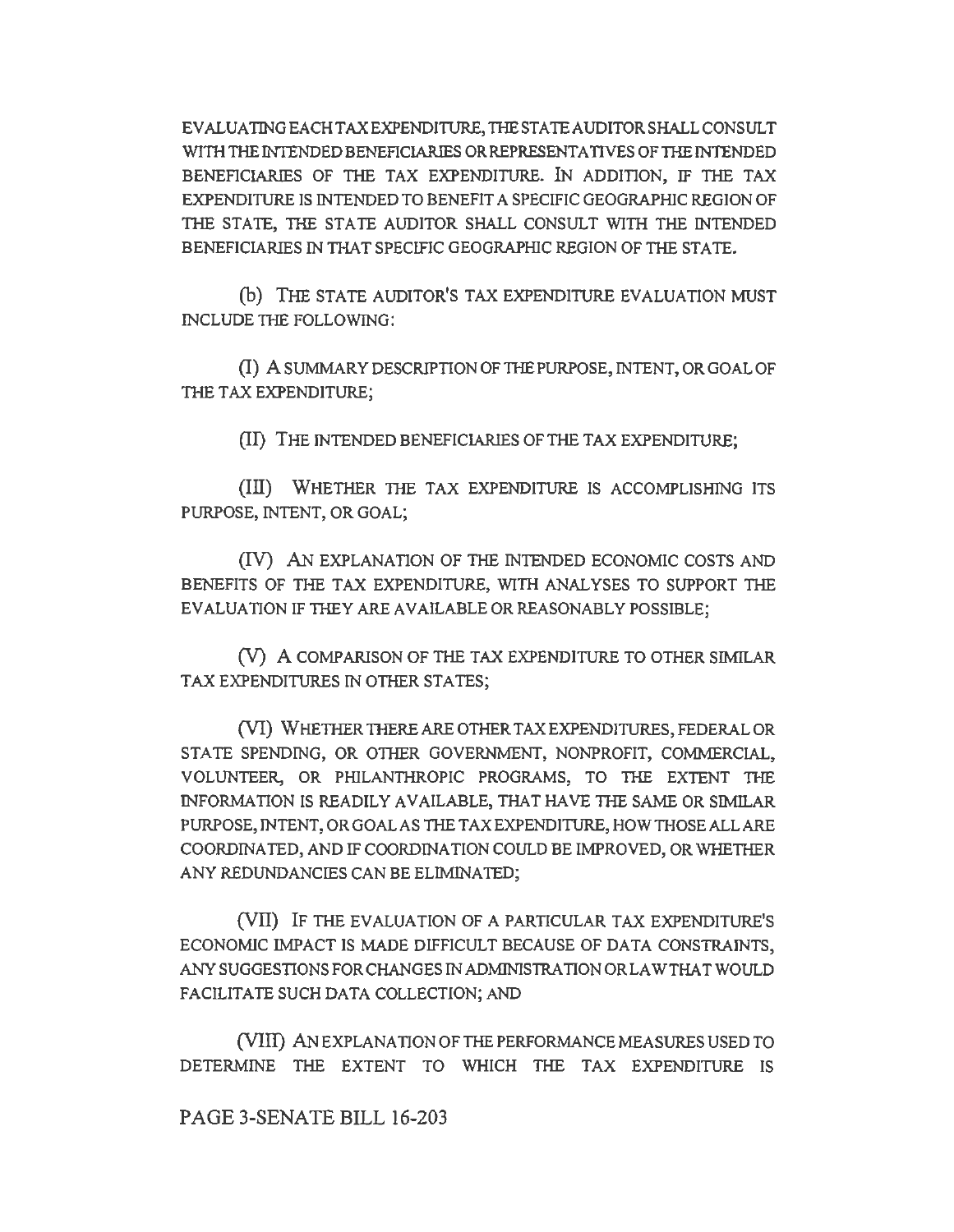ACCOMPLISHING ITS PURPOSE, INTENT, OR GOAL. THE PERFORMANCE MEASURES MUST BE CLEAR AND RELEVANT TO THE SPECIFIC TAX EXPENDITURE BEING EVALUATED, SHOULD BE MEASURABLE AND TRACK ACTIONABLE GOALS, AND CAN BE ASSESSABLE AND REPORTABLE OVER TIME. THE STATE AUDITOR SHALL CONSIDER THE ORIGINAL LEGISLATIVE INTENT AS WELL AS SUBSEQUENT DEVELOPMENTS IN THE STATE'S ECONOMY, THE NATIONAL ECONOMY, AND ANY CHANGES IN NATIONAL, STATE, OR LOCAL FISCAL POLICIES AND CONDITIONS.

(c) TOTHEEXTENTITCANBEDETERMINEDBYTHESTATEAUDITOR, THE TAX EXPENDITURE EVALUATION SHOULD ALSO INCLUDE THE FOLLOWING:

(I) THE EXTENT TO WHICH THE TAX EXPENDITURE IS A COST-EFFECTIVE USE OF RESOURCES COMPARED TO OTHER OPTIONS FOR USING THE SAME RESOURCES TO ADDRESS THE SAME PURPOSE, INTENT, OR GOAL;

(ID AN ANALYSIS OF THE TAX EXPENDITURE'S EFFECT ON COMPETITION AND ON BUSINESS AND STAKEHOLDER NEEDS;

(liD WHETHER THERE ARE ANY OPPORTUNITIES TO IMPROVE THE EFFECTIVENESS OF THE TAX EXPENDITURE IN MEETING ITS PURPOSE, INTENT, OR GOAL; AND

(IV) AN ANALYSIS OF THE EFFECT OF THE STATE TAX POLICIES CONNECTED TO LOCAL TAXING JURISDICTIONS ON THE OVERALL PURPOSE, INTENT, OR GOAL OF THE TAX EXPENDITURE.

(d) NO LATER THAN SEPTEMBER 15, 2017, THE STATE AUDITOR SHALL DEVELOP AND PUBLISH A MULTI-YEAR SCHEDULE THAT LISTS ALL TAX EXPENDITURES IN LAW AS OF JULY 1, 2017, AND INDICATES THE YEAR WHEN THE EVALUATION REPORT WILL BE PUBLISHED FOR EACH TAX EXPENDITURE. IN DEVELOPING THE MULTI-YEAR SCHEDULE THE STATE AUDITOR SHALL ENDEAVOR TO REVIEW THE OLDEST TAX EXPENDITURES FIRST AND SHALL ENDEAVOR TO REVIEW A TAX EXPENDITURE WITH A STATUTORY REPEAL DATE SO THAT THE EVALUATION REPORT FOR SUCH TAX EXPENDITURE IS AVAILABLE DURING THE LEGISLATNE SESSION HELD IN THE CALENDAR YEAR BEFORE THE TAX EXPENDITURE IS SCHEDULED TO REPEAL. THE STATE AUDITOR MAY REVISE THE SCHEDULE SO LONG AS THE STATE

PAGE 4-SENATE BILL 16-203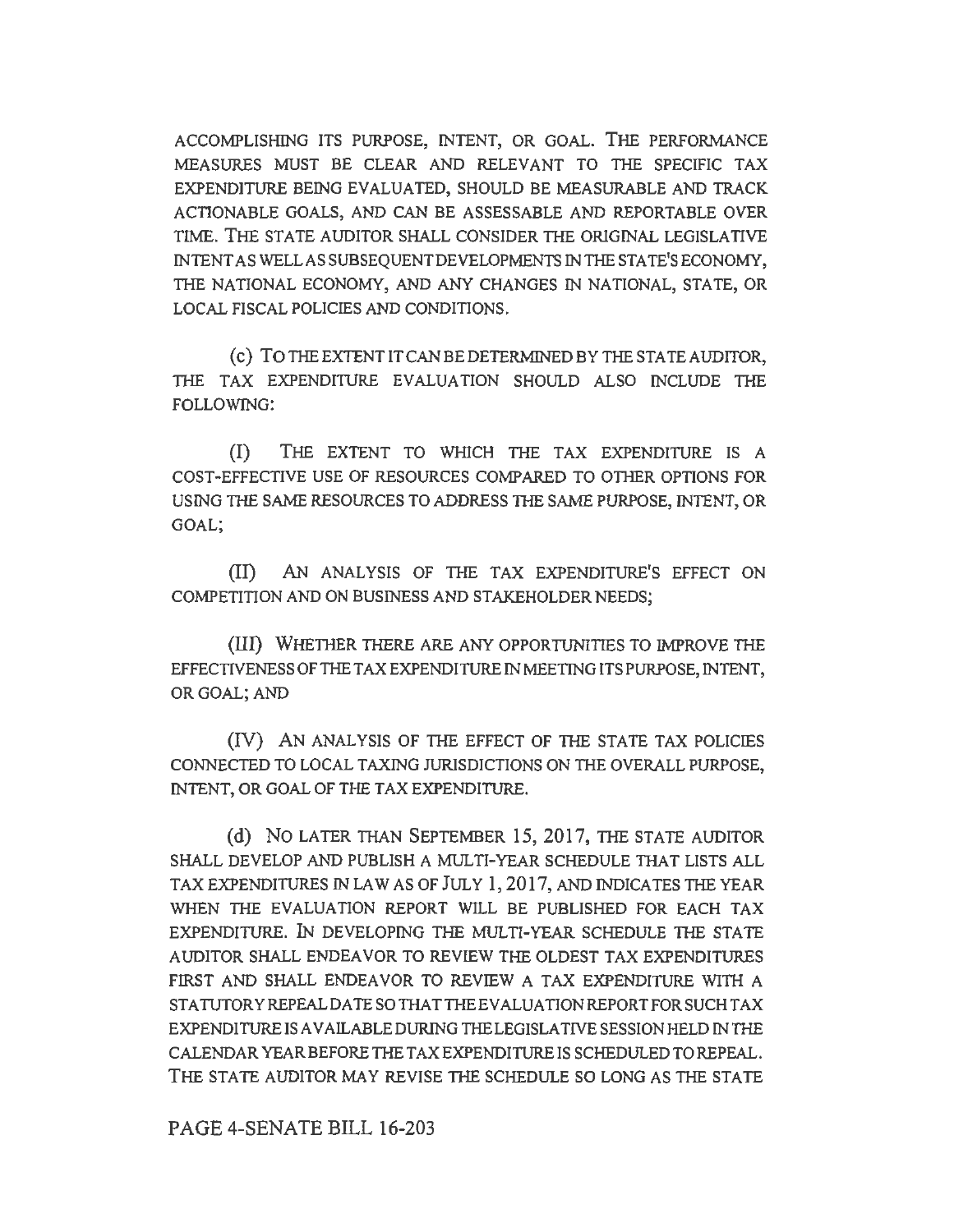AUDITOR CONTINUES TO PROVIDE FOR A SYSTEMATIC EVALUATION OF ALL TAX EXPENDITURES, INCLUDING ANY NEW TAX EXPENDITURES ENACTED BY THE GENERAL ASSEMBLY SINCE THE PUBLICATION OF A PREVIOUS EVALUATION REPORT, AND SO LONG AS EACH TAX EXPENDITURE IS REVIEWED AT LEAST ONCE EVERY FIVE YEARS.

(e) NOTWI111STANDING SECTION 2-3-103 (2), C.R.S., THE STATE AUDITOR SHALL PRESENT THE RESULTS IN THE FORM OF AN EVALUATION REPORT THAT THE STATE AUDITOR SHALL ENSURE IS POSTED ON THE GENERALASSEMBL Y'S WEBSITE, AND, NOTWITHSTANDING SECTION 24-1-136 (9), C.R.S., THESTATEAUDITORSHALLDELIVERACOPYOFTHEREPORTTO THE JOINT BUDGET COMMITTEE AND THE FINANCE COMMITTEES OF THE SENATE AND THE HOUSE OF REPRESENTATIVES. THE STATE AUDITOR SHALL ENSURE THE FIRST EVALUATION REPORT IS DELIVERED AND POSTED NO LATER THAN SEPTEMBER 14, 2018, AND SHALL ENSURE SUBSEQUENT EVALUATION REPORTS ARE DELIVERED AND POSTED NO LATER THAN SEPTEMBER 15 OF EACH YEAR THEREAFTER.

(2) (a) ANY RECORDS, INFORMATION, OR DOCUMENTATION GENERA TED PURSUANT TO THIS SECTION ARE WORK PAPERS OF THE STATE AUDITOR AND SHALL BE OPEN TO PUBLIC INSPECTION ONLY UPON APPROVAL OF A MAJORITY OF MEMBERS OF THE LEGISLATIVE AUDIT COMMITTEE CREATED IN SECTION 2-3-101, C.R.S. ONLY THE SPECIFIC WORK PAPERS THAT THE LEGISLATIVE AUDIT COMMITIEE VOTES TO APPROVE FOR DISCLOSURE SHALL BE OPEN TO PUBLIC INSPECTION. WORK PAPERS THAT HAVE NOT BEEN SPECIFICALLY APPROVED FOR DISCLOSURE BY A MAJORITY VOTE OF THE LEGISLATIVE AUDIT COMMITTEE SHALL REMAIN CONFIDENTIAL. UNDER NO CIRCUMSTANCES SHALL THE WORK PAPERS BE OPEN TO PUBLIC INSPECTION PRIOR TO A COMPLETED REPORT BEING POSTED AS SPECIFIED fN PARAGRAPH (e) OF SUBSECTION (1) OF THIS SECTION.

(b) THE DEPARTMENT OF REVENUE MUST PROVIDE ANY REQUESTED INFORMATION, ANALYSIS, OR DATA, IF AVAILABLE AND UNDER THE CONTROL OF THE DEPARTMENT, AS REQUESTED BY THE STATE AUDITOR; EXCEPT THAT, IF THE REQUEST INCLUDES CONFIDENTIAL INFORMATION, SUCH INFORMATION MUST REMAIN CONFIDENTIAL IN THE HANDS OF THE STATE AUDITOR, AND THE STATE AUDITOR IS SUBJECT TO THE SAME LIMITATIONS SPECIFIED IN SECTION 39-21-113.

(c) THE STATE AUDITOR'S AUTHORITY SET FORTH IN SECTION

PAGE 5-SENATE BILL 16-203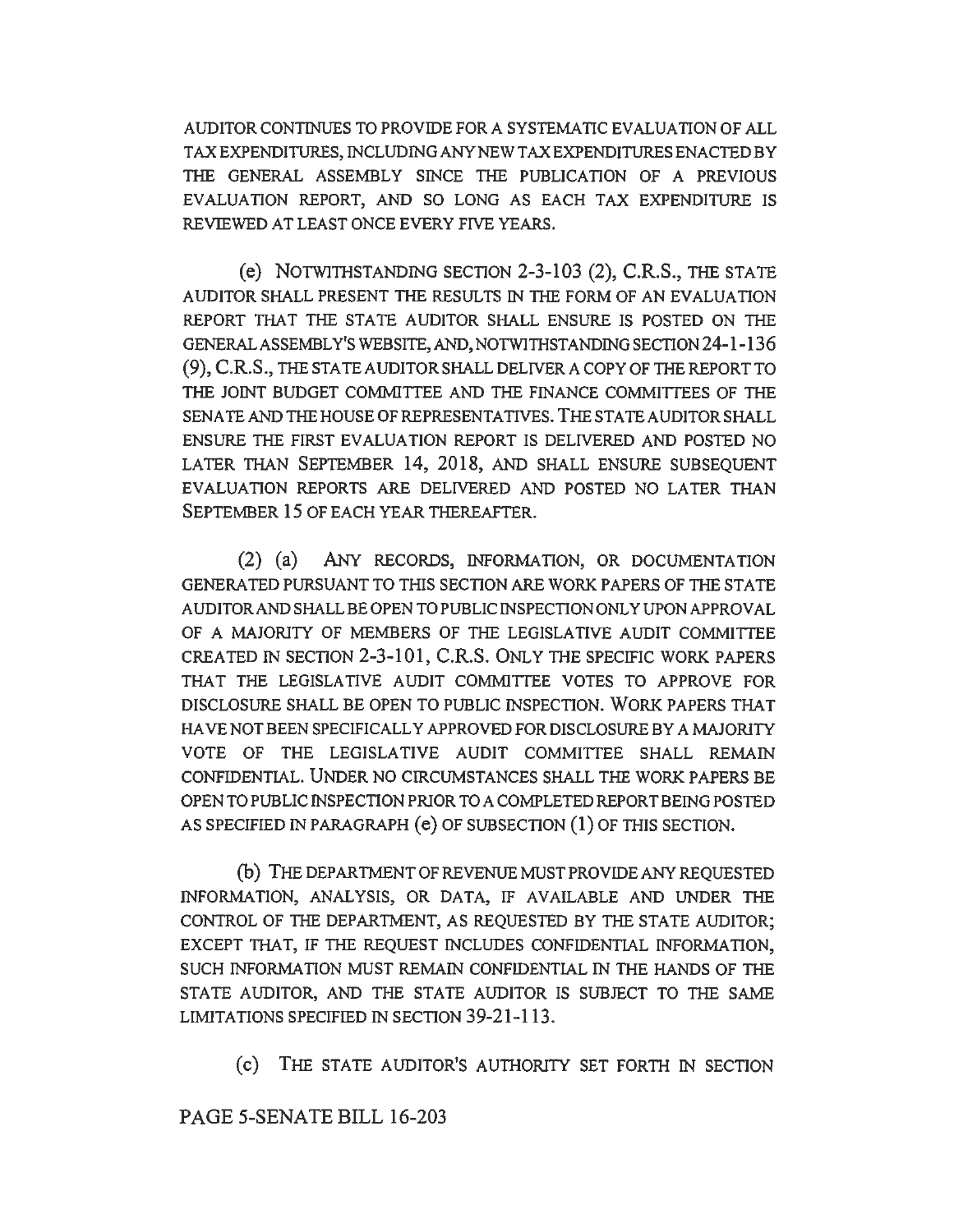2-3-107,C.R.S.,APPLIESTOTHESTATEAUDITOR'SEVALUATIONSETFORTH IN THIS SECTION.

SECTION 4. Appropriation. For the 2016-17 state fiscal year, \$212,149 is appropriated to the legislative department for use by the office of the state auditor. This appropriation is from the general fund and is based on an assumption that the office will require an additional2.7 FTE. To implement this act, the office may use this appropriation for evaluating and reporting on state tax expenditures.

SECTION 5. Act subject to petition - effective date. This act takes effect at 12:01 a.m. on the day following the expiration of the ninety-day period after final adjournment of the general assembly (August 10, 2016, if adjournment sine die is on May 11, 2016); except that, if a referendum petition is filed pursuant to section 1 (3) of article V of the state constitution against this act or an item, section, or part of this act within such period, then the act, item, section, or part will not take effect unless